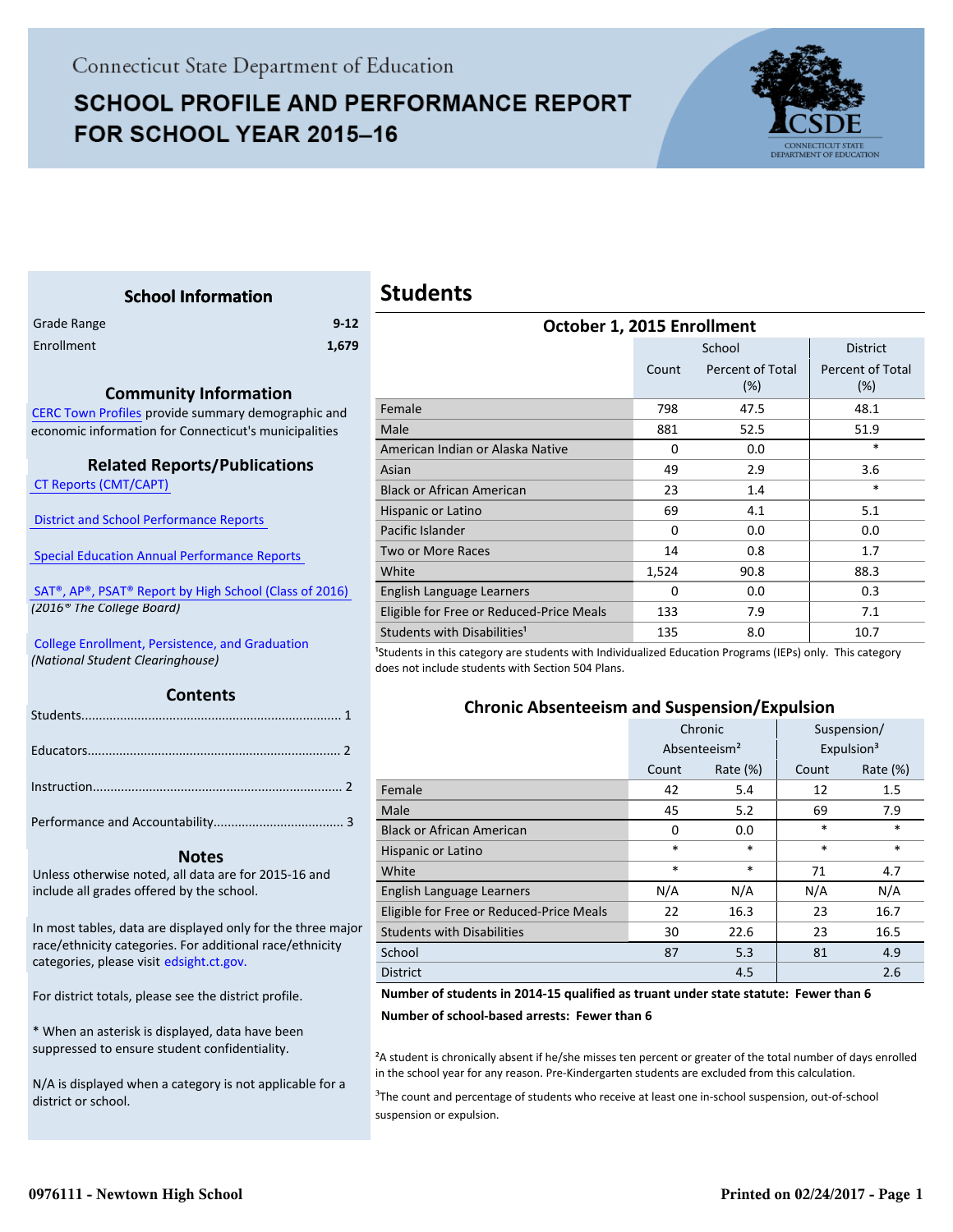### **Educators**

### **Full-Time Equivalent (FTE)<sup>1</sup> Staff**

|                                                                 | <b>FTE</b> |
|-----------------------------------------------------------------|------------|
| <b>General Education</b>                                        |            |
| <b>Teachers and Instructors</b>                                 | 110.1      |
| Paraprofessional Instructional Assistants                       | 2.9        |
| <b>Special Education</b>                                        |            |
| <b>Teachers and Instructors</b>                                 | 9.9        |
| Paraprofessional Instructional Assistants                       | 9.8        |
| <b>Administrators, Coordinators and Department Chairs</b>       |            |
| School Level                                                    | 9.2        |
| Library/Media                                                   |            |
| Specialists (Certified)                                         | 2.0        |
| <b>Support Staff</b>                                            | 0.8        |
| Instructional Specialists Who Support Teachers                  | 1.0        |
| Counselors, Social Workers and School Psychologists             | 12.7       |
| <b>School Nurses</b>                                            | 2.1        |
| <b>Other Staff Providing Non-Instructional Services/Support</b> | 54.3       |

<sup>1</sup>In the full-time equivalent count, staff members working part-time in the school are counted as a fraction of full-time. For example, a teacher who works half-time in a school contributes 0.50 to the school's staff count.

| <b>Educators by Race/Ethnicity</b>         |                                  |        |                         |  |  |  |
|--------------------------------------------|----------------------------------|--------|-------------------------|--|--|--|
|                                            |                                  | School | <b>District</b>         |  |  |  |
|                                            | Percent of Total<br>Count<br>(%) |        | Percent of Total<br>(%) |  |  |  |
| American Indian or Alaska<br><b>Native</b> | 1                                | 0.7    | 0.2                     |  |  |  |
| Asian                                      | 2                                | 1.3    | 0.9                     |  |  |  |
| <b>Black or African American</b>           | 2                                | 1.3    | 0.5                     |  |  |  |
| Hispanic or Latino                         | 6                                | 4.0    | 1.6                     |  |  |  |
| Pacific Islander                           | 0                                | 0.0    | 0.0                     |  |  |  |
| Two or More Races                          | 0                                | 0.0    | 0.0                     |  |  |  |
| White                                      | 138                              | 92.6   | 96.9                    |  |  |  |

### **Classes Taught by Highly Qualified Teachers**²

|                                            | Percent of Total (%) |  |  |  |
|--------------------------------------------|----------------------|--|--|--|
| School                                     | 100.0                |  |  |  |
| School Poverty Quartile: Low               |                      |  |  |  |
| <b>State High Poverty Quartile Schools</b> | 97.6                 |  |  |  |
| <b>State Low Poverty Quartile Schools</b>  | 99.6                 |  |  |  |

<sup>2</sup>Core academic classes taught by teachers who are fully certified to teach in that subject area.

#### **Classroom Teacher Attendance, 2014-15**

|                                             | School | <b>District</b> |
|---------------------------------------------|--------|-----------------|
| Average # of FTE Days Absent Due to Illness | 7.3    | 9.6             |
| or Personal Time                            |        |                 |

# **Instruction and Resources**

| Days of Instruction                   | 183 |
|---------------------------------------|-----|
| <b>Hours of Instruction Per Year</b>  |     |
| Grades 1-12 and Full-Day Kindergarten | 994 |
| Half/Extended Day Kindergarten        | N/A |

# **School Schedule**

| <b>School Hours for Students</b> |            |
|----------------------------------|------------|
| <b>Start Time</b>                | $07:20$ AM |
| End Time                         | $02:02$ PM |

#### **11th and 12th Graders Enrolled in**

#### **College-and-Career-Readiness Courses during High School**³

|                                          | 11th                 |        |        | 12 <sub>th</sub> |
|------------------------------------------|----------------------|--------|--------|------------------|
|                                          | Rate $(\%)$<br>Count |        | Count  | Rate $(\%)$      |
| <b>Black or African American</b>         | $\ast$               | $\ast$ | $\ast$ | $\ast$           |
| Hispanic or Latino                       | 10                   | $\ast$ | 13     | $\ast$           |
| White                                    | 354                  | 91.0   | 270    | 73.4             |
| English Language Learners                | N/A                  | N/A    | N/A    | N/A              |
| Eligible for Free or Reduced-Price Meals | 36                   | 90.0   | 16     | 59.3             |
| <b>Students with Disabilities</b>        | 22                   | 71.0   | 19     | 54.3             |
| School                                   | 379                  | 90.0   | 297    | 73.3             |
| <b>District</b>                          |                      | 89.9   |        | 72.5             |

<sup>3</sup>College-and-Career-Readiness Courses include Advanced Placement®(AP),International Baccalaureate®(IB), Career and Technical Education(CTE), workplace experience and dual enrollment courses.

### **Students with Disabilities Who Spend 79.1 to 100 Percent of Time with Nondisabled Peers**⁴

|                                | Count  | Rate (%) |
|--------------------------------|--------|----------|
| Autism                         | 19     | 76.0     |
| <b>Emotional Disturbance</b>   | 15     | *        |
| <b>Intellectual Disability</b> | $\ast$ | $\ast$   |
| Learning Disability            | 44     | 89.8     |
| Other Health Impairment        | 23     | 82.1     |
| <b>Other Disabilities</b>      | $\ast$ | $\ast$   |
| Speech/Language Impairment     | $\ast$ | $\ast$   |
| School                         | 105    | 77.8     |
| <b>District</b>                |        | 74.7     |

 $A$ <sub>Ages</sub> 6-21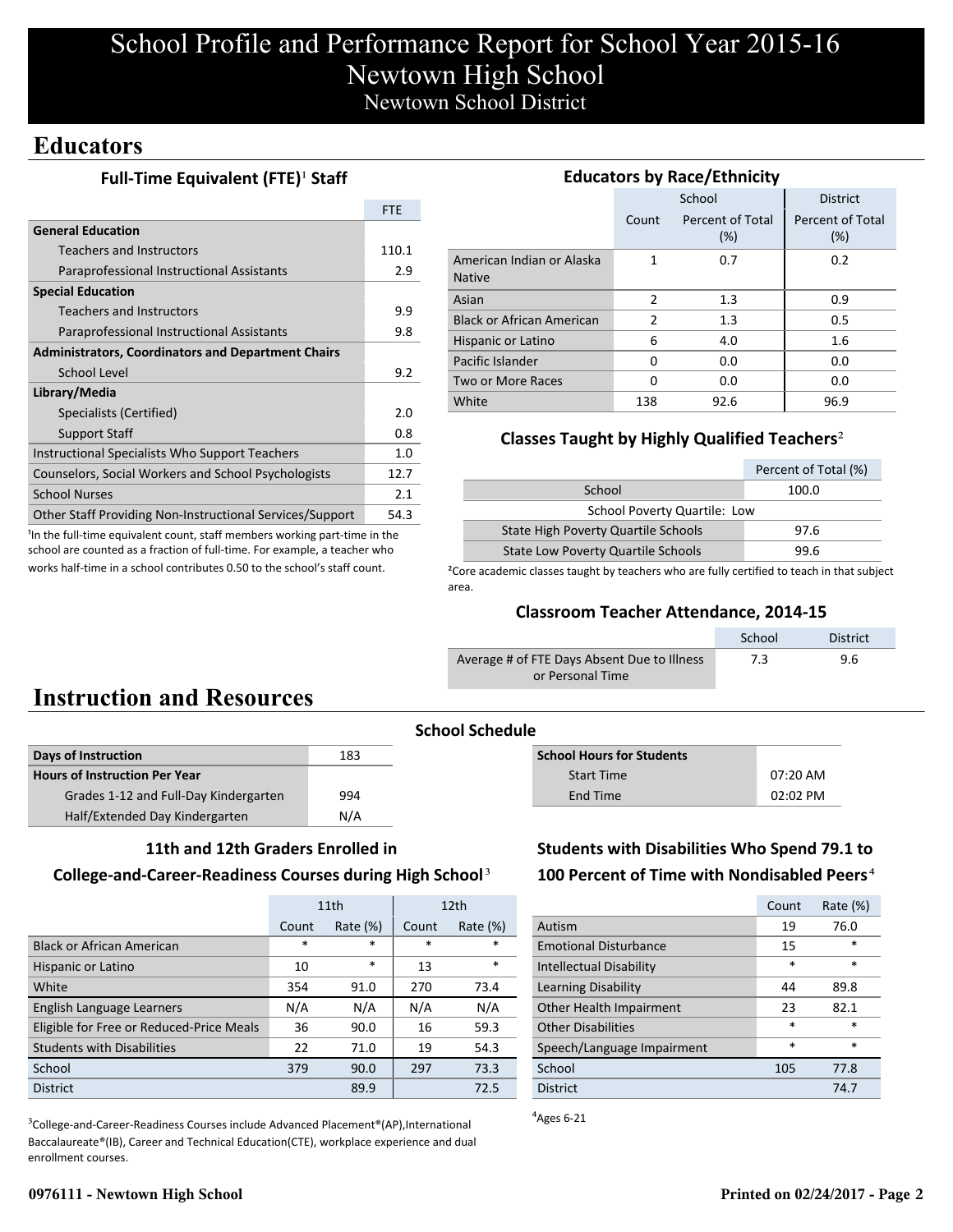### **Performance and Accountability**

#### **School Performance Index (SPI)**

A School Performance Index (SPI) is the average performance of students in a subject area (i.e., ELA, Mathematics or Science) on the state summative assessments.The SPI ranges from 0-100. An SPI is reported for all students tested in a school and for students in each individual student group. Connecticut's ultimate target for an SPI is 75.

|                                              | <b>English Language Arts(ELA)</b> |            | <b>Math</b> |            | <b>Science</b> |            |
|----------------------------------------------|-----------------------------------|------------|-------------|------------|----------------|------------|
|                                              | Count                             | <b>SPI</b> | Count       | <b>SPI</b> | Count          | <b>SPI</b> |
| American Indian or Alaska Native             | 0                                 | N/A        | 0           | N/A        | 0              | N/A        |
| Asian                                        | 8                                 | $\ast$     | 8           | *          | 14             |            |
| <b>Black or African American</b>             | $\ast$                            | $\ast$     | $\ast$      | $\ast$     | $\ast$         | $\ast$     |
| Hispanic or Latino                           | 14                                | $\ast$     | 14          | $\ast$     | 19             | $\ast$     |
| Native Hawaiian or Other Pacific Islander    | 0                                 | N/A        | 0           | N/A        | 0              | N/A        |
| Two or More Races                            | $\ast$                            | *          | $\ast$      | *          | $\ast$         | $\ast$     |
| White                                        | 368                               | 69.8       | 368         | 67.1       | 370            | 72.0       |
| English Language Learners                    | 0                                 | N/A        | 0           | N/A        | 0              | N/A        |
| Non-English Language Learners                | 399                               | 69.1       | 399         | 66.5       | 413            | 72.2       |
| Eligible for Free or Reduced-Price Meals     | 35                                | 61.4       | 35          | 59.0       | 25             | 57.8       |
| Not Eligible for Free or Reduced-Price Meals | 364                               | 69.9       | 364         | 67.3       | 388            | 73.2       |
| <b>Students with Disabilities</b>            | 26                                | 50.3       | 26          | 43.2       | 38             | 52.5       |
| <b>Students without Disabilities</b>         | 373                               | 70.5       | 373         | 68.2       | 375            | 74.2       |
| <b>High Needs</b>                            | 56                                | 57.7       | 56          | 53.6       | 57             | 55.7       |
| Non-High Needs                               | 343                               | 71.0       | 343         | 68.7       | 356            | 74.9       |
| School                                       | 399                               | 69.1       | 399         | 66.5       | 413            | 72.2       |

### **National Assessment of Educational Progress (NAEP): Percent At or Above Proficient1**

|                        | <b>NAEP 2015</b> | <b>NAEP 2013</b> |          |
|------------------------|------------------|------------------|----------|
| <b>READING</b>         | Grade 4          | Grade 8          | Grade 12 |
| Connecticut            | 43%              | 43%              | 50%      |
| <b>National Public</b> | 35%              | 33%              | 36%      |
| <b>MATH</b>            | Grade 4          | Grade 8          | Grade 12 |
| Connecticut            | 41%              | 36%              | 32%      |
| <b>National Public</b> | 39%              | 32%              | 25%      |

<sup>1</sup>NAEP is often called the "Nation's Report Card." It is sponsored by the U.S. Department of Education. This table compares Connecticut's performance to that of national public school students. Performance standards for state assessments and NAEP are set independently. Therefore, one should not expect performance results to be the same [across Smarter Balanced and NAEP. Instead, NAEP results are meant to](http://www.sde.ct.gov/sde/lib/sde/pdf/evalresearch/ct_naep_2015_results_by_performance_level.pdf) complement other state assessment data. To view student subgroup performance on NAEP, click here.

### **Physical Fitness Tests: Students Reaching Health Standard**²

|                      | Percent of Students by Grade <sup>3</sup> (%) |      |      |      | <b>All Tested Grades</b> |          |
|----------------------|-----------------------------------------------|------|------|------|--------------------------|----------|
|                      | 4                                             | 6    | 8    | 10   | Count                    | Rate (%) |
| Sit & Reach          | N/A                                           | N/A  | N/A  | 90.5 | 399                      | 90.5     |
| Curl Up              | N/A                                           | N/A  | N/A  | 96.5 | 399                      | 96.5     |
| Push Up              | N/A                                           | N/A  | N/A  | 89.2 | 399                      | 89.2     |
| Mile Run/PACER       | N/A                                           | N/A  | N/A  | 78.9 | 399                      | 78.9     |
| All Tests - School   | N/A                                           | N/A  | N/A  | 71.9 | 399                      | 71.9     |
| All Tests - District | 73.5                                          | 78.8 | 71.5 | 71.9 |                          | 73.8     |

 $2$ The Connecticut Physical Fitness Assessment (CPFA) is administered to all students in Grades 4, 6, 8 and 10. The health-related fitness scores gathered through the CPFA should be used to educate and motivate children and their families to increase physical activity and develop lifetime fitness habits.

<sup>3</sup>Only students assessed in all four areas are included in this calculation.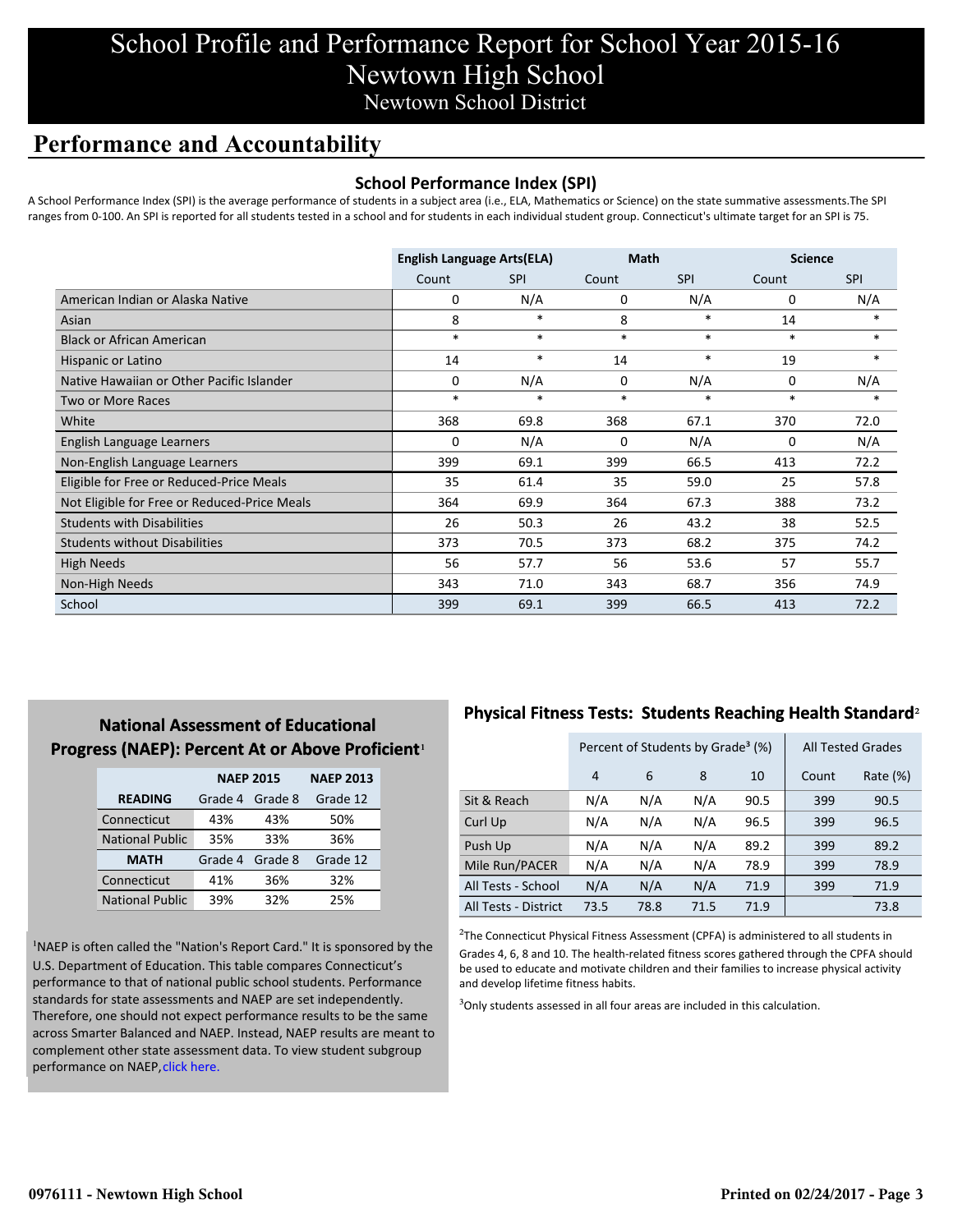#### **Cohort Graduation: Four-Year**<sup>1</sup>

|                                          |        | 2015-16 |      |                                                                            |                            |
|------------------------------------------|--------|---------|------|----------------------------------------------------------------------------|----------------------------|
|                                          |        |         |      | Cohort Count <sup>2</sup> Rate (%) Target <sup>3</sup> (%) Target Achieved | Target <sup>3</sup> $(\%)$ |
| <b>Black or African American</b>         | $\ast$ | $\ast$  |      |                                                                            |                            |
| Hispanic or Latino                       | 25     | 96.0    |      |                                                                            |                            |
| English Language Learners                | $\ast$ | $\ast$  |      |                                                                            |                            |
| Eligible for Free or Reduced-Price Meals | 42     | 88.1    |      |                                                                            |                            |
| <b>Students with Disabilities</b>        | 32     | 68.8    | 89.4 | No                                                                         | 90.0                       |
| School                                   | 446    | 96.6    | 94.0 | Yes                                                                        | 94.0                       |
| <b>District</b>                          |        | 95.4    | 93.8 | Yes                                                                        | 93.8                       |

<sup>1</sup>The four-year cohort graduation rate represents the percentage of first-time 9th graders who earn a standard high school [diploma within four years. Statewide, district and school results for cohorts of 2010 through 2014 are available online.](http://www.sde.ct.gov/sde/cwp/view.asp?a=2758&q=334898)

 $2$ Cohort count includes all students in the cohort as of the end of the 2014-15 school year.

 $3$ Targets are shown when there were at least 20 students in the cohort in 2010-11, the year that served as the base for target calculations.

### **11th and 12th Graders Meeting Benchmark on at Least One College Readiness Exam**⁴

|                                             | Participation <sup>5</sup> |        | <b>Meeting Benchmark</b> |
|---------------------------------------------|----------------------------|--------|--------------------------|
|                                             | Rate $(\%)$                | Count  | Rate $(\%)$              |
| Female                                      | 98.2                       | 284    | 74.2                     |
| Male                                        | 97.7                       | 302    | 68.2                     |
| <b>Black or African American</b>            | $\ast$                     | $\ast$ | $\ast$                   |
| Hispanic or Latino                          | 100.0                      | 18     | 52.9                     |
| White                                       | 97.8                       | 541    | 71.5                     |
| English Language Learners                   | N/A                        | N/A    | N/A                      |
| Eligible for Free or<br>Reduced-Price Meals | 95.5                       | 26     | 38.8                     |
| <b>Students with Disabilities</b>           | 76.2                       | $\ast$ | $\ast$                   |
| School                                      | 97.9                       | 586    | 70.9                     |
| <b>District</b>                             | 97.1                       |        | 69.8                     |

⁴College readiness exams and benchmark scores are as follows:

- SAT® meets benchmark on SAT, Revised SAT or Connecticut School Day SAT
- ACT® meets benchmark score on 3 of 4 exams (benchmark score varies by subject)
- AP® 3 or higher on any one  $AP^®$  exam
- IB® 4 or higher on any one IB® exam
- Smarter Balanced Level 3 or higher on both ELA and math

 $5$ Participation Rate equals the number of test-takers in 11th and 12th grade divided by the number of students enrolled in those grades, as a percent. Sources:

SAT® and AP® statistics derived from data provided by the College Board.

Copyright © 2016 The College Board. www.collegeboard.org

ACT® statistics derived from data provided by ACT, Inc.

Copyright © 2016 ACT, Inc. www.act.org

IB® statistics derived from data provided by the International Baccalaureate Organization.

Copyright © International Baccalaureate Organization 2016

#### **College Entrance and Persistence**

|                                                    | Class of 2015         | Class of 2014            |
|----------------------------------------------------|-----------------------|--------------------------|
|                                                    | Entrance <sup>6</sup> | Persistence <sup>7</sup> |
|                                                    | Rate $(\%)$           | Rate (%)                 |
| Female                                             | 88.9                  | 94.2                     |
| Male                                               | 85.0                  | 95.4                     |
| <b>Black or African American</b>                   | $\ast$                | $\ast$                   |
| Hispanic or Latino                                 | 72.0                  | *                        |
| White                                              | 87.7                  | 94.2                     |
| English Language Learners                          | $\ast$                | $\ast$                   |
| Eligible for Free or<br><b>Reduced-Price Meals</b> | 64.1                  | 86.4                     |
| <b>Students with Disabilities</b>                  | 48.3                  | *                        |
| School                                             | 87.0                  | 94.8                     |
| <b>District</b>                                    | 87.0                  | 94.8                     |

⁶College entrance refers to the percent of high school graduates from the year who enrolled in college any time during the first year after high school.

 $\sigma$ College persistence refers to the percent of students who enrolled in college the first year after high school and returned for a second year (Freshman to Sophomore persistence).

Source: National Student Clearinghouse